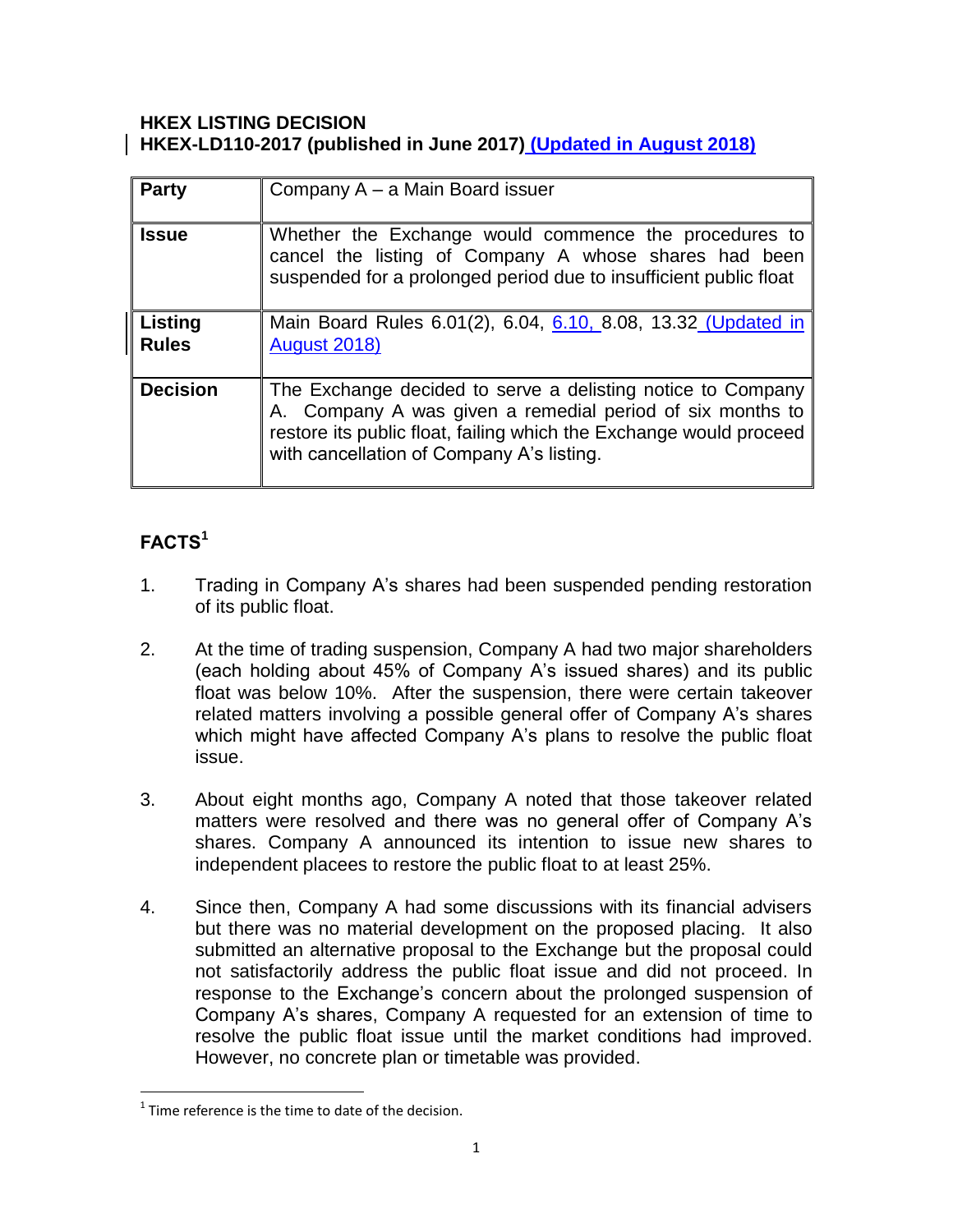## **APPLICABLE LISTING RULES**

5. Rule 6.01 provides that:

*"Listing is always granted subject to the condition that where the Exchange considers it necessary for the protection of the investor or the maintenance of an orderly market, it may at any time direct a trading halt or suspend dealings in any securities or cancel the listing of any securities in such circumstances and subject to such conditions as it thinks fit, whether requested by the issuer or not. The Exchange may also do so where:— …*

*…*

*(2) the Exchange considers there are insufficient securities in the hands of the public …*

*…"*

6. Rule 6.04 provides that:

*"Where dealings have been halted or suspended, the procedure for lifting the trading halt or suspension will depend on the circumstances and the Exchange reserves the right to impose such conditions as it considers appropriate. The issuer will normally be required to announce the reason for the trading halt or suspension and, where appropriate, the anticipated timing of the lifting of the trading halt or suspension…The continuation of a suspension for a prolonged period without the issuer taking adequate action to obtain restoration of listing may lead to the Exchange cancelling the listing."*

7. Rule 6.10 provides that:

*"There may be cases where a listing is cancelled without a suspension intervening. Where the Exchange considers that any circumstances set out in rule 6.01 arise, it may:* 

*(1) publish an announcement naming the issuer and specifying the period within which the issuer must have remedied those matters which have given rise to such circumstances. Where appropriate the Exchange will suspend dealings in the issuer's securities. If the issuer fails to remedy those matters within the specified period, the Exchange will cancel the listing. The Exchange may treat any*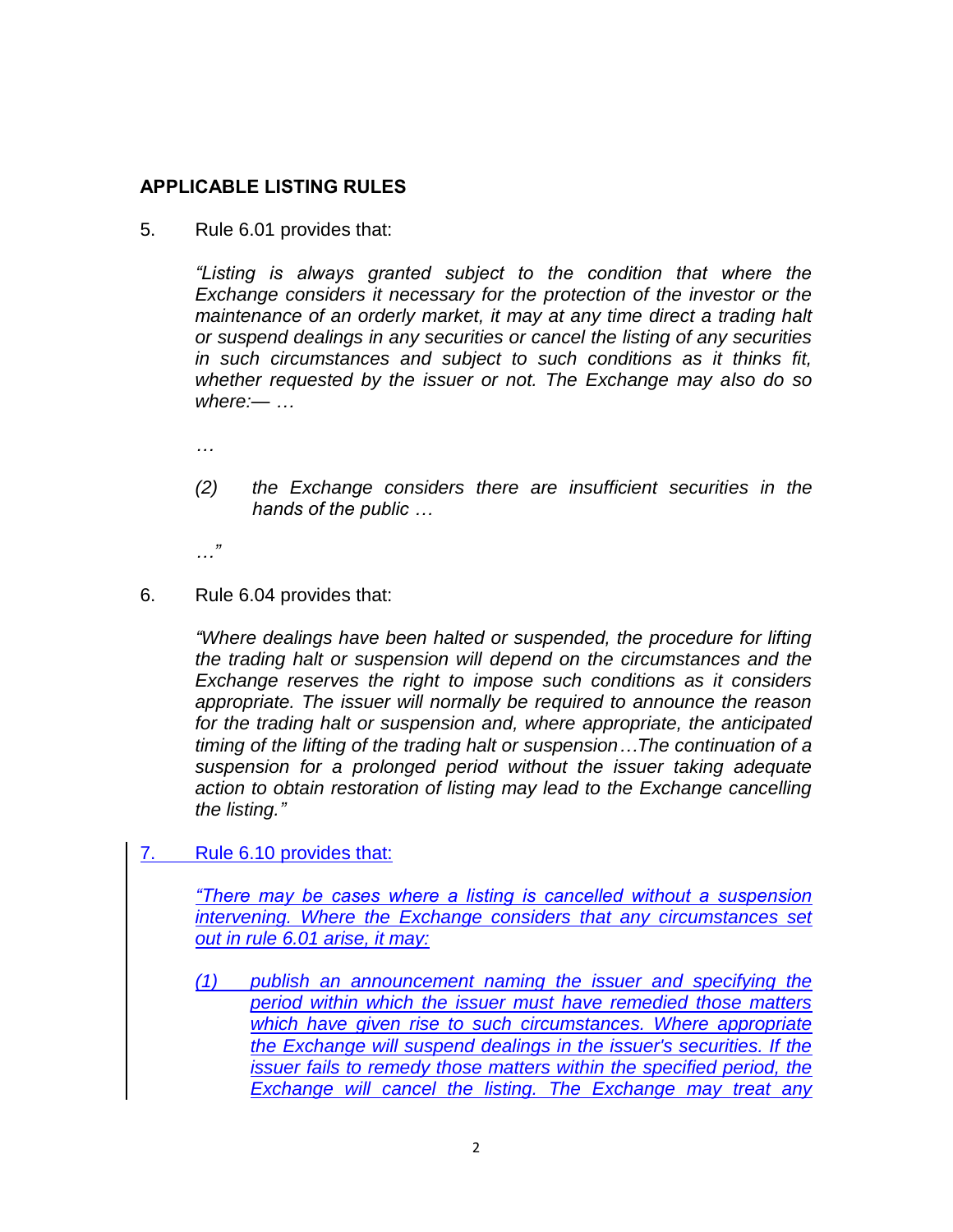*proposals to remedy those matters as if they were an application for listing from a new applicant for all purposes, in which case, the issuer must comply with the requirements for new listing applications as set out in the Listing Rules; or*

… *"*(Updated in August 2018)

7.8. Rule 8.08 provides that:

*"There must be an open market in the securities for which listing is sought. This will normally mean that:*

- *(1) (a) at least 25 % of the issuer's total number of issued shares must at all times be held by the public.*
- 8.9. Rule 13.32 provides that:

*…*

*…"*

*…"*

- *"(1) Issuers shall maintain the minimum percentage of listed securities as prescribed by [rule 8.08](http://en-rules.hkex.com.hk/en/display/display.html?rbid=4476&element_id=2314) at all times in public hands. …*
- *(2) Once the issuer becomes aware that the number of listed securities in the hands of the public has fallen below the relevant prescribed minimum percentage the issuer shall take steps to ensure compliance at the earliest possible moment.*
- *(3) If the percentage falls below the minimum, the Exchange reserves the right to require suspension of trading in an issuer's securities until appropriate steps have been taken to restore the minimum percentage of securities in public hands. In this connection, the Exchange will normally require suspension of trading in an issuer's securities where the percentage of its public float falls below 15%...*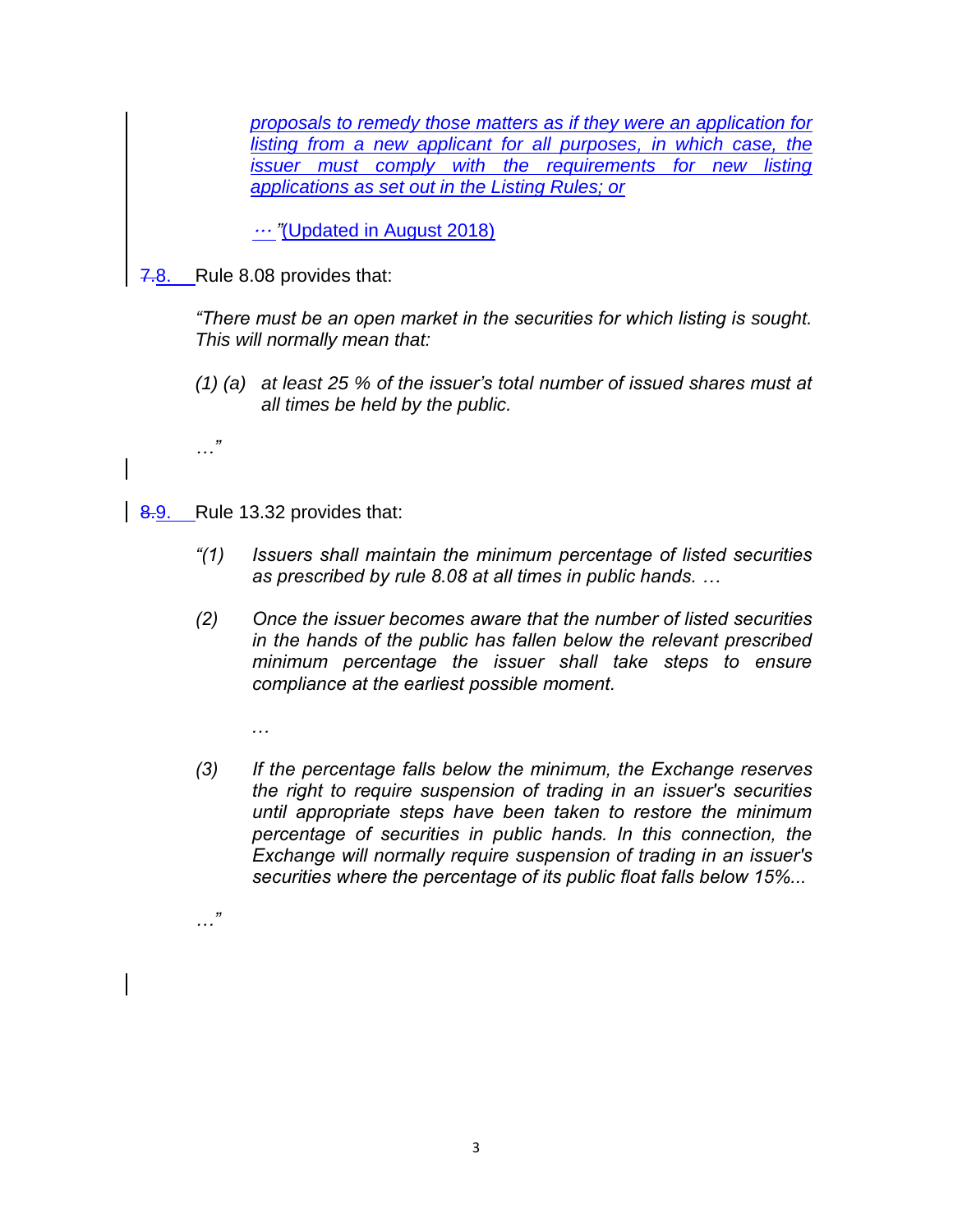### **ANALYSIS**

- 9.10. Rule 6.01 provides that where the Exchange considers it necessary for the protection of the investor or the maintenance of an orderly market, it may suspend trading or cancel the listing of any securities. The Rule also specifies certain circumstances under which the Exchange may suspend trading or cancel a listing, which include insufficient public float.
- 10.11. The continuation of a suspension for a prolonged period is detrimental to maintaining order or confidence in the market. It deprives shareholders' right from trading their shares or realising their investments in the market; and is not in the interest of the investing public. Rule 6.04 sets out the general principle that the continuation of a suspension for a prolonged period without the issuer taking adequate action to obtain restoration of listing may lead to the Exchange cancelling the listing.
- 11.12. The Rules set out delisting procedures applicable to circumstances where issuers have insufficient operations or assets or they are no longer suitable for listing. For delisting under any of the other circumstances set out in Rule 6.01, the Rules do not specify a delisting process. In practice, the Exchange may under Rule 6.10 specify a remedial period for the issuer to address the matter that gives rise to the trading suspension before delisting. The length of the remedial period will depend on the nature and complexity of the matter which the Exchange requires the issuer to rectify. Where trading is suspended due to insufficient public float, the Exchange will expect the issuer to address the matter within a reasonably short period of time. (Updated in August 2018)
- 12.13. In this case, trading in Company A's shares had been suspended for a prolonged period due to insufficient public float. Whilst Company A had announced its intention to restore the public float through placing of new shares, there was no material development over a period of eight months. In its latest submission, Company A was still unable to put forward any concrete plan or timetable to address the public float issue. The Exchange considered that Company A had not taken adequate actions to address the public float issue for resumption of trading.
- 13.14. Having considered the facts and circumstances of this case, the Exchange decided to commence the delisting process and gave Company A a sixmonth period to address the public float issue.

#### **CONCLUSION**

14.15. The Exchange served a notice to Company A on the commencement of the delisting process under Rules 6.01(2) and 6.10 on the ground that